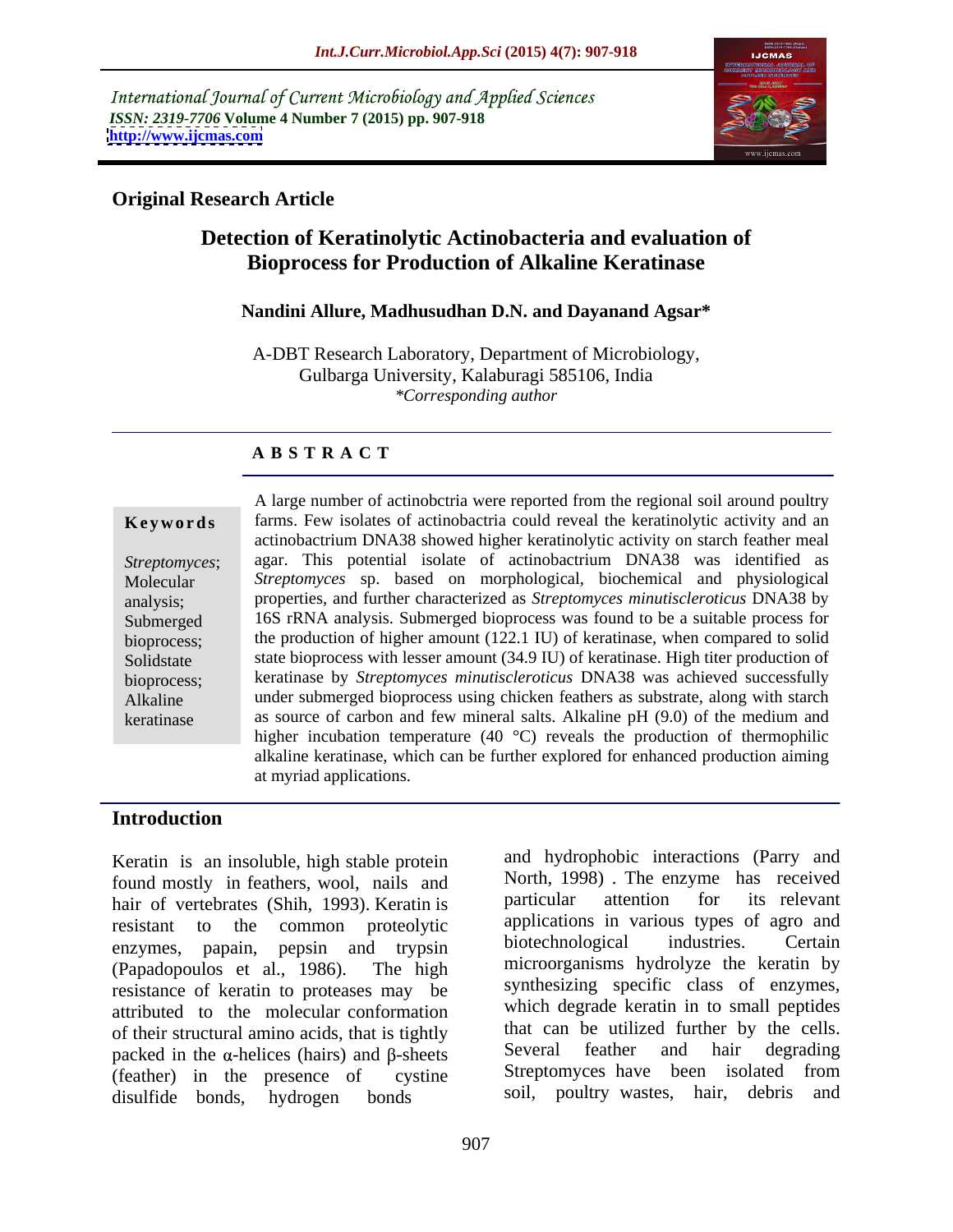animal skin. Keratinases, a group of been done on production of proteolytic amino acids from keratinous proteins. total weight of mature chicken from poultry other keratinous wastes. Enzyme conversion to feather meal, adigestible dietary protein for animal feed, using physical and chemical treatments. These The metabolic differences of have important applications in processing

improving thenutritional value of keratin bioprocess for the production of keratinase. wastes, as it offers cheap and mild reaction conditions for the production of valuable products (Kim et al., 2001). Streptomyces keratinases are of particular interest because **Isolation and screening of keratinolytic** of their action on insoluble keratin substrates and generally on a broad range of protein substrates. These enzymes have been studied Unique ecological sites of poultry farms for de-hairing processes in the leather were identified for collection of soil samples industry.Despite all the work that has around Kalaburagi region to isolate

serine metallo proteases, release the free enzymes, relatively little information is After treatment with keratinase, feather limited number of studies have been can be used as feeders, fertilizers and reported on the isolation of thermophiles, insoluble polymers (Yamauchi et al., in particular thermophilic actinobacteria 1996). Feathers consist of about 5-7% of with the ability to hydrolyse feathers and processing plants, approximated by about production has been extensively studied by million tons produced annually, worldwide. Submerged and solid state bioprocesses. Feather from the poultry processing plant Submerged system is usually implemented is the common source for the in case of bacterial enzyme production, due accumulation of more than 90% of to the requirement of higher water potential keratinous proteins in the environment, (Chahal, 1983). Solid state system is causing pollution (Onifade et al., 1998).A preferred when process require lesser water current value-added use for feathers is the potential (Troller and Christian, 1978). The methods can destroy certain aminoacids and microorganisms involved in the submerged decrease protein quality and digestibility and solid state systems have a direct impact (Moritz and Latshaw, 2001; Anbu et al., on the quantity of the product. Many 2005). Keratinolytic microorganisms and actinobacteria are also reported to produce their enzymes may be used to enhance the important commercially viable enzymes by digestibility of feather keratin. They may either submerged or solid state bioprocesses. keratin-containing wastes from poultry and submerged bioprocess, but in recent years, it leather industries through the development is also being produced under solid state of non-polluting methods (Onifade et al., bioprocess. With regard to productivity 1998). Keratinous wastes represent a source aspect, it can be inferred that, both the of valuable proteins and amino acids and systems are equally emerging popularly as could find application as a fodder additive field of choice for the production of for animals or source of nitrogen for plants. keratinases. The aim of this study was to Biodegradation by microorganisms to degrade native feather followed by possessing keratinolytic activity represents identification of a new feather-degrading an alternative attractive method for Streptomyces sp. and evaluation of suitable available on keratinases. Upto with the ability to hydrolyse feathers and other keratinous wastes. Enzyme to the requirement of higher water potential main reason can be attributed to the metabolic differences of water requirement. The metabolic differences of Normally, keratinase has been produced by screen some actinobacteria for their ability

### **Materials and Methods**

# **actinobacteria**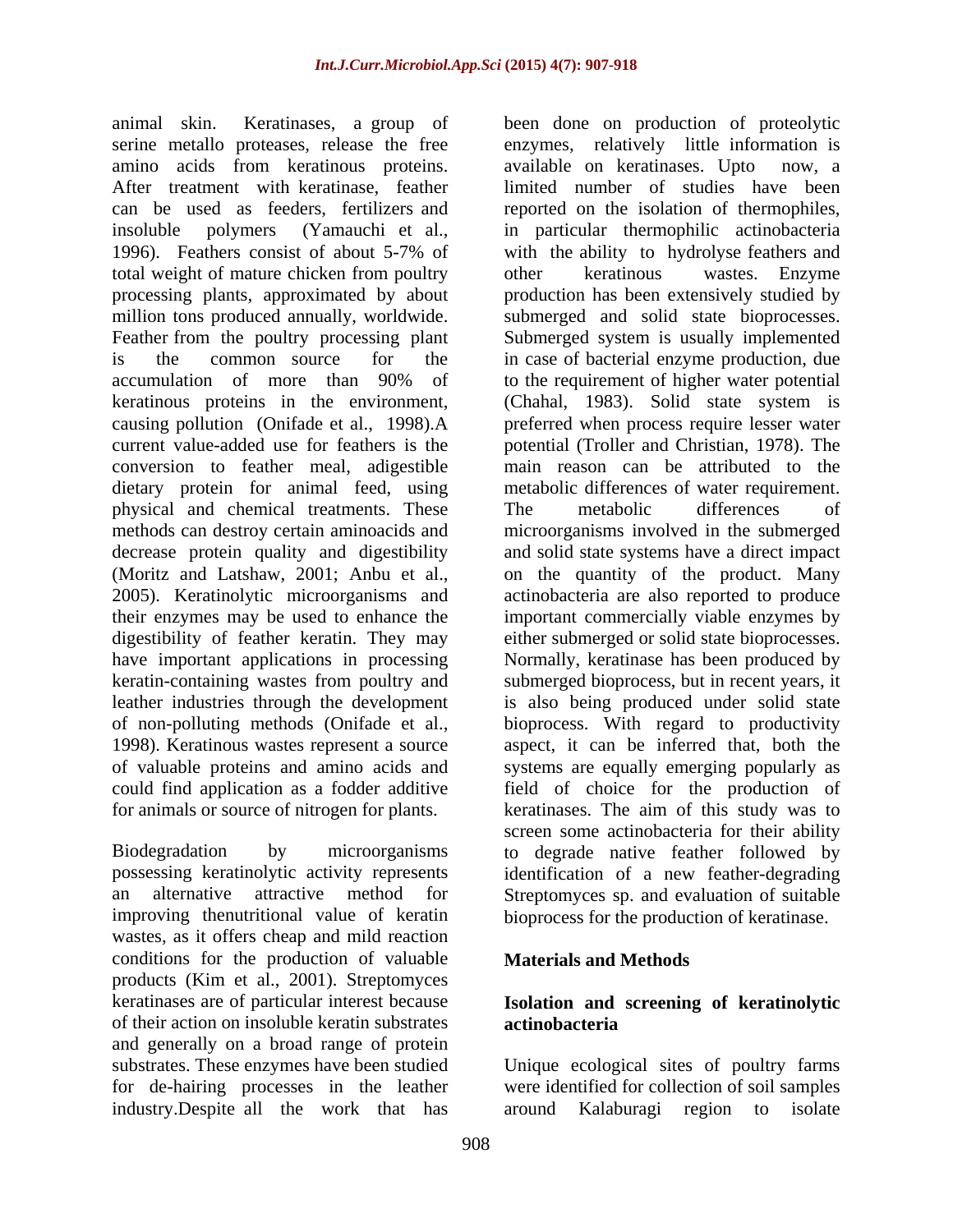actinobacteria. The soil samples were used for amplification of 16S rRNA gene. standard procedures (Skinner, 1951). The done using universal F27 to 6 cm and with a clean spatula or scoop the R1525 (5'TACGG(C/T)TACCTTGTT used to isolate actinobacteria by following standard serial dilution plate culture method at ideal concentrations for efficient (El-Nakeeb and Lechevalier, 1963). 0.1 ml amplification of templates by PCR. The chicken feather meal - 5 g; MgSO<sub>4</sub> - 0.05 g;<br>CaCO<sub>3</sub> - 0.02 g; FeSO<sub>4</sub>.H<sub>2</sub>O - 0.01 g; Agar -20 g; Distilled water - 1000 ml; pH - 8.5)**.** keratinolytic activity using starch feather meal agar by plate culture method. Selected potential isolates of actinobacteria were identified up to the level of genus by morphological (Shirling and Gottlieb, 1976),<br>biochemical and physiological properties **biological Evaluation of bioprocess for production** (Williams et al., 1989).

Chromosomal DNA was extracted by using isolate of Streptomyces DNA38, explained Chelex 100 (Sigma-Aldrich, USA) chelating ion exchange resin method (Laurent et al, 1999). Around 100 nanogram DNA was **Submerged bioprocess:** The bioprocess

collected from the selected spots as per the 16S rRNA amplification of cultures was top layer of the soil was removed for about 5 (5 AGAGTTTGATCMTGGCTCAG-) and soil was collected in sterile airtight ACGACTT) primer (Weisburg et al, 1991). polythene bags. The collected soil samples PCR master mix was prepared containing were enriched for isolating actinobacteria by  $100ng (1µL) DNA$ , 1.25 µL of both primers different methods (Agate and Bhat, 1967; F27 and R1525, 2.5 µL each of 10X PCR Pridham et al., 1956/57). One gram of soil buffer and 1mM dNTPs, 0.25 µL Taq suspension was added to 100ml of 1.4 % polymerase and 17 µL nuclease free PCR phenol solution and kept at room grade water to make up a volume of 25 µL. temperature for 10 minutes. The mixture PCR master mix is a premixed ready to use was diluted further (Lawrence, 1956) and solution containing Taq DNA polymerase, (El-Nakeeb and Lechevalier, 1963). 0.1 ml amplification of templates by PCR. The of the sample from the respective dilutions program was set with the initiation was plated on starch casein agar, where in temperature of 94 °C for 3 minute, followed casein of SCA was replaced with chicken by 34 cycles of denaturation at 94°C for 30 feather meal(Soluble Starch - 10.0 g; sec, annealing at 55°C for 30 sec and  $K_2HPO_4 - 2.0$  g;  $KNO_3 - 2.0$  g; NaCl - 2.0 g; extension at 72°C for 1.30 minute. The final CaCO<sub>3</sub> - 0.02 g; FeSO<sub>4</sub>.H<sub>2</sub>O - 0.01 g; Agar - 7 minute followed by hold at  $4^{\circ}$ C. Accuracy The inoculated plates were incubated at 40 gel. The PCR product was purified using <sup>o</sup>C for 120 h. Based on the growth on feather Genei pure<sup>1M</sup> Quick PCR Purification Kit medium, the actinomycete colonies were and were then sequenced using a Big Dye selected and sub-cultured on the skimmed Terminator kit, version 3.1, on an automatic milk agar (Ronald, 2010). Based on zone of ABI 3100 sequencer (Applied Biosystems hydrolysis on skimmed milk agar the Inc.). The Sequences were compared using isolates were selected and assessed for the 16S rRNA gene sequences from EzTaxon to done using universal F27 R1525 (5 TACGG(C/T)TACCTTGTT polymerase and 17 µL nuclease free PCR reaction buffers containing MgCl2, dNTPs ideal concentrations extension after these 34 cycles is at 72°C for of PCR product was visualized on agarose  $T^M$  Quick PCR Purification Kit restore closest relatives. The entire work of molecular characterization was facilitated at Genomics Services Xcelris Labs Ltd, Ahmedabad.

### **Evaluation of bioprocess for production of keratinase**

**Molecular characterization of** Submerged and solid state bioprocesses **keratinolytic Streptomyces** were evaluated in empirical conditions for the production of keratinase by the potential in brief as follows.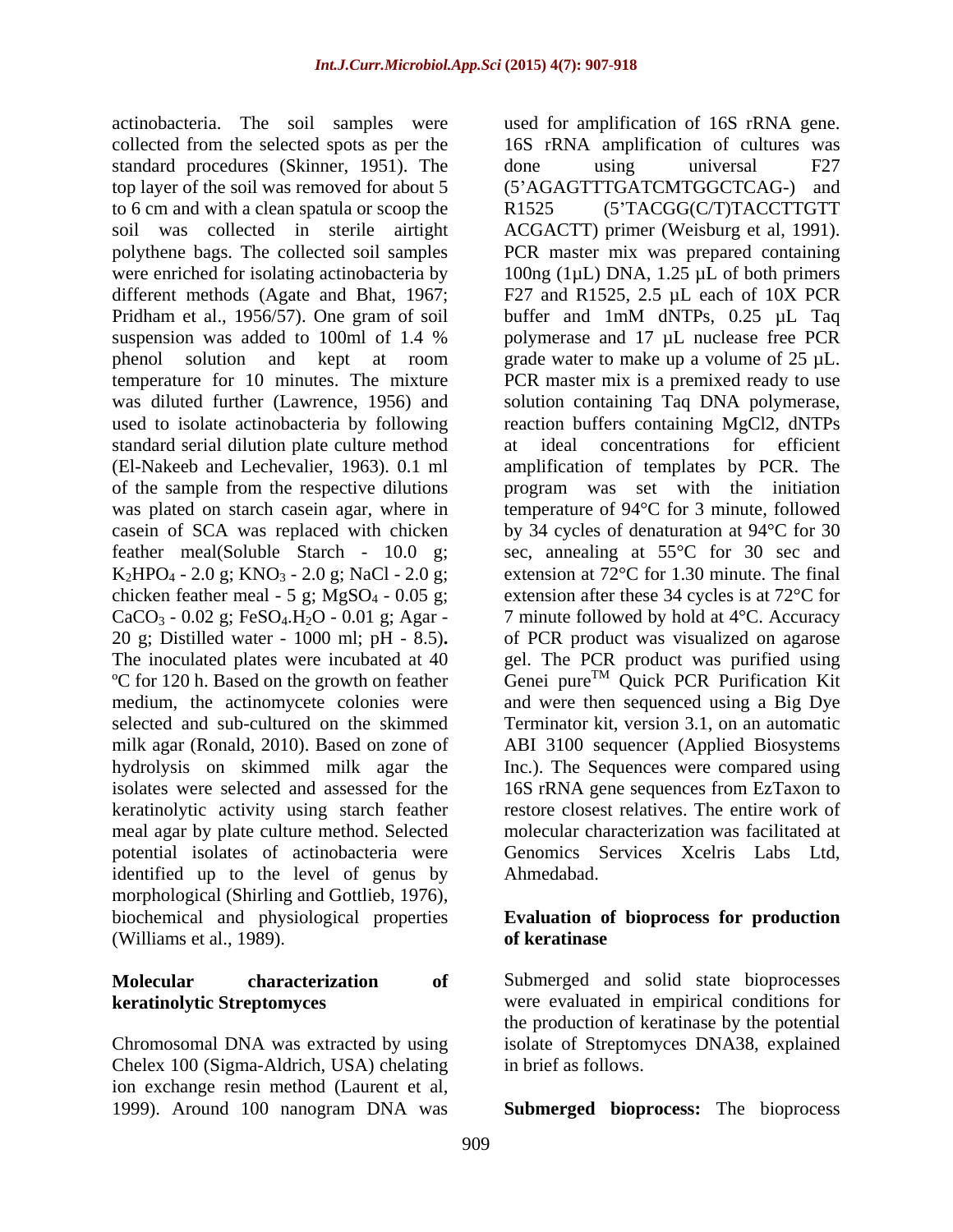250 ml Erlenmeyer flask containing 100 ml isolate with spore count  $1x10^8$  spores/ml was inoculated and kept for incubation at 40 ºC minute under the standard assay conditions. for week in shaker incubator at 180 rpm. The amount of keratinase produced was estimated at every 24 h.

**Solidstate bioprocess:** 25 g of substrate (chicken feathers) was taken in 250 ml FeSO<sub>4</sub>.H<sub>2</sub>O - 0.01 g; Distilled water - 1000 ml; pH  $-9.0$ ) to achieve 65% moisture were inoculated with 1 ml of spore inoculum the production of keratinase at an interval of every24 h.

The keratinase activity of the fermented broth or extract of both the bioprocess was standard colony characters and microscopic estimated by modified method of Cheng *et*  features (Table 1). Pigmentation pattern *al*. (1995) using keratin as a substrate. The reaction mixture containing 1ml of 1% keratin in phosphate buffer (pH 8.0) and 0.5 pigment is an important attribute for the ml of fermented broth or extract was identification of anactinobacterium. Gram's incubated at 30 ºC for 30 min. After positive property, high mycelial branching incubation, the reaction was terminated by and sporulation feature confirms the isolate adding 2 ml of 10% trichloroacetic acid of actinobacterium as belonging to the genus (TCA). After the separation of untreated keratin as pellet by centrifugation, 1ml of properties such as catalase production, no

 $($ Let  $l$  and  $l$  Let  $l$  and  $l$ ,  $l$  and  $l$  are  $l$ ,  $l$  and  $l$ . We have  $l$  and  $l$  and  $l$ . The set  $l$  and  $l$  are  $l$ .carried out using StreptomycesDNA38 in a Ciocalteau's phenol reagent. The absorbance of starch feather medium with pH 9.0. After 30 min. All assays were carried out in sterilization of the medium at 121 °C for 15 triplicate. One unit of keratinase activity was min, 1 ml suspension of three days old test defined as the amount of enzyme that was measured at 660 nm against blank after released one microgram of tyrosine per

## **Results and Discussion**

### **Isolation and Screening of Actinobacteria**

Erlenmeyer flask and rehydrated with actinobacteria were observed on the plates mineral salt solution  $(K_2HPO_4 - 2.0 g; KNO_3$  of starch feather meal agar with typical - 2.0 g; NaCl - 2.0 g; chicken feathers - 5 g; colony characters (Figure 1). Forty two  $MgSO_4$  - 0.05 g;  $CaCO_3$  - 0.02 g; colonies of actinobacteria were selected ml; pH 9.0) to achieve 65% moisture characters and screened for the synthesis of content. Initial pH was adjusted to 8.0. The protease on skimmed milk agar. Among cotton plugged flasks were autoclaved at forty two isolates, five isolates formed the 121ºC for 15 min and allowed to cool at zone of catalysis (Figure 2) indicating the room temperature. The contents of flask production of protease. The four prominent (spore count  $1x10^8$  spores/ml), mixed gently further inoculated on the starch feather meal and incubated in a slant position at 40 °C in agar and incubated. Based on keratinolytic a humidity chamber at 65-70% relative zone, the isolate DNA38 was emerged as a humidity. The substrates were analyzed for potential strain for the synthesis of More than hundred colonies of randomly based on prominent colony proteolytic isolates of actinobacteria were kertainase (Figure 3).

**Estimation of keratinase actinobacterium on starch feather meal agar** clear supernatant was mixed with 5ml of 0.4 H2S production and nitrate reduction werePotential isolate of keratinolytic isolated from the soils from surroundings of poultry farm wasidentified based on (Shirling and Gottlieb, 1976)of aerial/substrate mycelium and diffusible Streptomyces. Important biochemical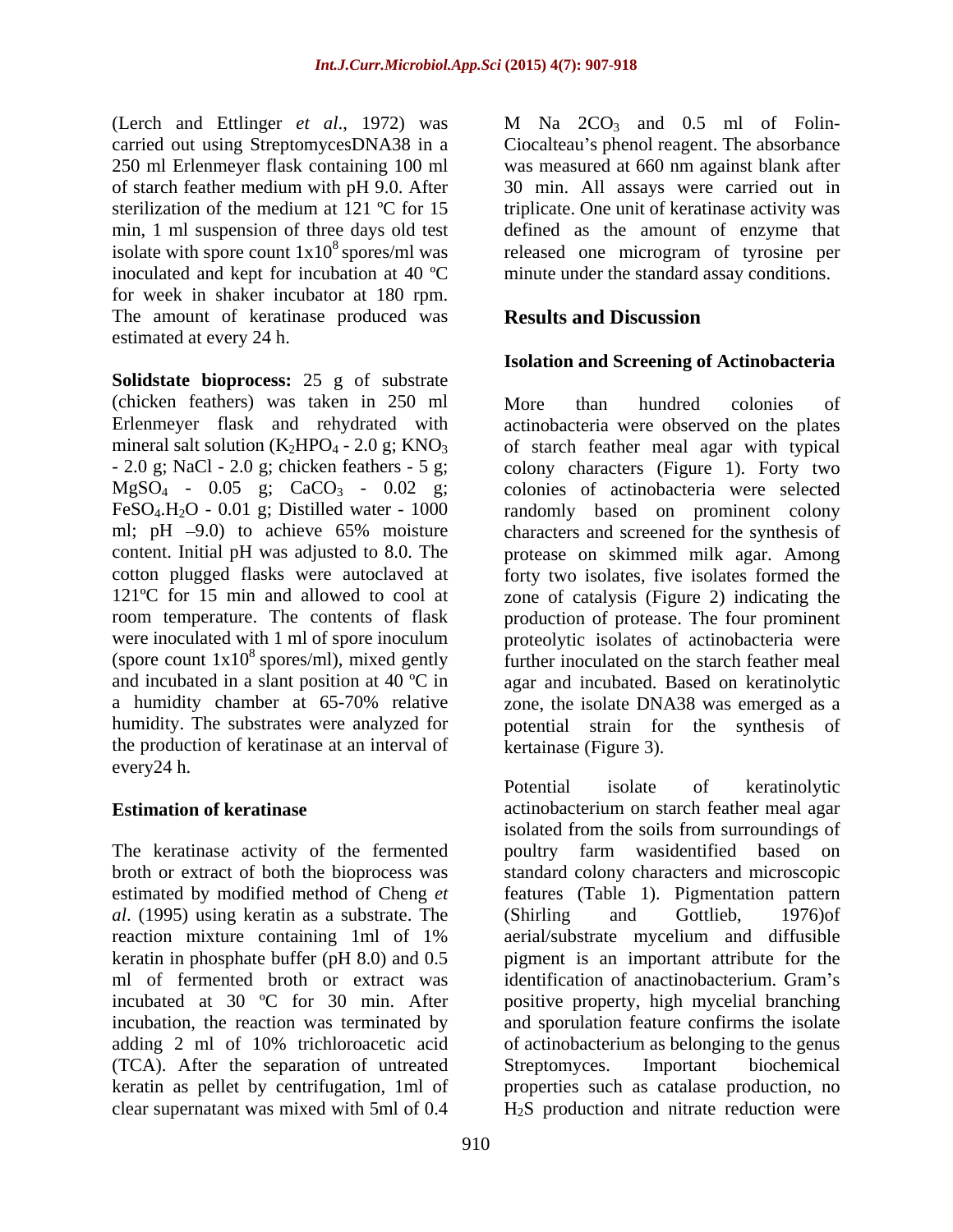also recorded (Williams et al., 1989). The growth of actinobacterium at higher range of temperature, sodium chloride and pH were assessed for the better understanding of its The efficient isolate Streptomyces physiological adaptability and tolerance. Madhusudhan et al., 2014; Mazhari et al.,

Actinobacteria can be analyzed at various molecular levels to gain information suitable for constructing databases and effective identification. Sequence analysis of various genes provides a stable classification and accurate identification, which has become the corner stone of modern phylogenetic taxonomy (Muyzer et al., 1996). The region of 16S rRNA gene are highly variable and differ significantly between species where as other areas are more conserved and suitable for identification at the generic level (Amann and Ludwig, 2000).

Apartial 16S rRNA gene sequence of isolate DNA38 (566 nucleotides) was determined KP419934). A phylogenetic tree was constructed based on 16S rRNA gene relationship between isolate DNA38 and other related Streptomyces species (Figure 4). The comparative analysis of 16S rRNA gene sequence and phylogenetic relationship reveals that isolate DNA38 lies in a subclade with *Streptomyces minutiscleroticus*, sharing<br>of **high-**  $\frac{a}{b}$  **contract the streptomyces**<br> $\frac{b}{c}$  **contract the streptomyces**  $\frac{b}{c}$  **contract the streptomyces**  $\frac{c}{d}$  **contract to the streptomyces**  $\frac{c}{d}$ 99.7 % of 16S rRNA gene sequence

# **keratinase**

Several isolates of actinobacteria were the quantitative production of keratinase reported (Shiveerakumar et al., 2013; under submerged bioprocess using starch 2014) earlier from the regional alkaline soils bioprocessunder chicken feathers mineral for the production of various enzymes at our salt substrate over a period of 168 h and 192 A-DBT (Actinobacteria- Diversity and h respectively. The isolate DNA38 showed Bioprocess Technology) research laboratory 122.1 IU of keratinase activity (Figure 5) and explored for various biotechnological under submerged process and 34.9 IU of applications. keratinase activity (Figure 6)under solid **Molecular characterization of incubation respectively Ouantitative Streptomyces DNA38** estimation for the production of keratinase is The efficient isolate *Streptomyces minutiscleroticus* DNA38was considered for chicken feathers broth and solidstate state process at 144 h and at 168 h of incubation respectively. Quantitative most important criteria to select the suitable bioprocess for the optimized enhanced production of keratinase.

(Genbank, NCBI Accession number: MS-2 - 9.11 U/ml (Mona E. M. Mabrouk sequence to show the comparative  $U_{\text{ML}}$  (Dastage et al., 2002), streptomyces show received (Williams et al., 1986). The Bioprocess for the production of<br>simple range of **kerumations** and the correspondence of the production of<br>summation in the correspondence of the correspondence of the state of<br>st Production of keratinase has been achieved in liquid cultures of various microorganisms and least from fungi. Bacteria like *Microbacterium* sp.- 10.5 U/mL (Riffel Alessandro and Adriano Brandelli 2006), *Pseudomonas aurogenosa-* 35.25 U/mL (Li Jung Yin et al., 2006), *Bacillus* sp. JB99 - 35.0  $\mu$ g/mL/min (Pushpalata and Naik – 2010), *B. subtilis*- 463 U/mL (Ana Maria Mazotto 2011), *Bacillus* sp. - 10 KU/mL (Jeevana Lakshmi et al., 2013) have been reported for the production of keratinase. Among Actinobacteria, Streptomyces sp. 2008), *Streptomyces gulbargensis* 1.39 U/mL (Dastager et al., 2009), *Streptomyces albogriseolus* NGP 71.43 U/mL (Selvam et al., 2013) and *Saccharothrix xinjiangensis* 92.81 U/mL (Shilpa Ashok Jani et al., 2014)and many more were reported for the synthesis of keratinase. Several investigators have reported on the occurrence of a variety of keratiophilic fungi including dermatophytes in soils of varying habitats.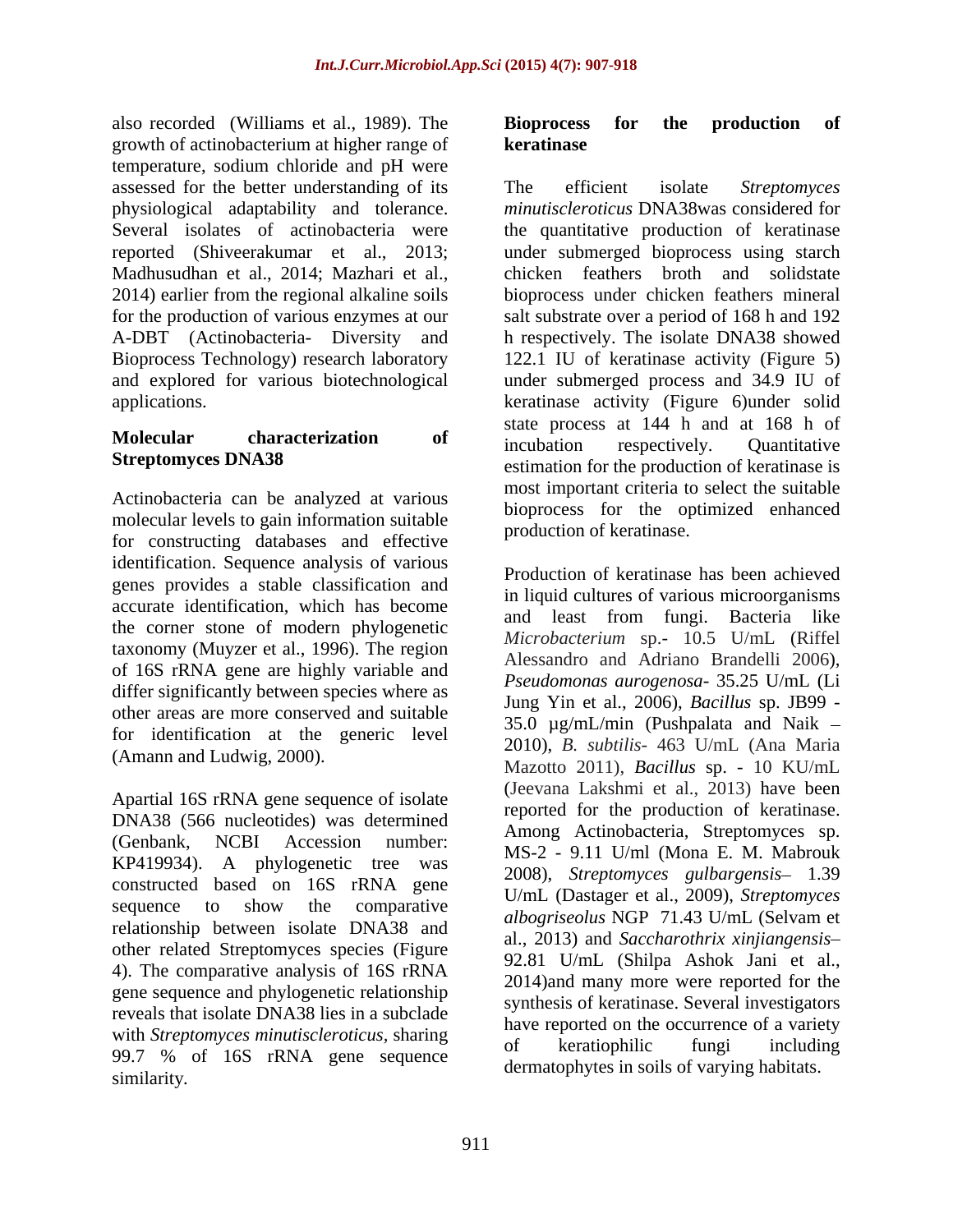The predominant keratinophilic fungi keratinase activity was achieved by Ana reported in most studies include Maria et al. (2013) using Endophytic *Chrysosporium* spp (mainly *C*. *indicum*, *C*. *Penicillium* sp. *Bacillus pumilus* GHD could *tropicum* and *C. keratiophilum*) and the dermatophyte *M. gypseum* (Hoog et al., 2000). Production of keratinase have also bagasse as substrate (Ghada et al., 2011). been achieved in solid state culture system. The present investigation reveals relatively a Fungi are the favorite for the production of higher amount keratinase production by an keratinase under solid state bioprocess followed by bacteria. Reports on the *Streptomyces minutiscleroticus* DNA38, production of keratinase under solid state under submerged bioprocess with 9.0 pH of bioprocess using actinobacteria are very the medium. Thus produced alkaline scanty. Mervat et al. (2010) reported the production of keratinase using Aspergillus niger (160 U/mg) under solid state

bioprocess and maximum of 172.7 U/mL of able to produce 73 U/mg of keratinase under solid state bioprocess using sugar cane efficient isolate of an actinobacterium, protease can be explored further for various applications.

| Table.1 Mor<br>$\therefore$ rical biochemic.<br>.<br>and physiological characters of actinobacterium. |  |  |
|-------------------------------------------------------------------------------------------------------|--|--|
|                                                                                                       |  |  |

| <b>Characters</b>                        | DNA38      |
|------------------------------------------|------------|
| <b>Colony</b>                            |            |
| Aerial mycelium                          | Grey       |
| Substrate mycelium                       | White      |
| Microscopic                              |            |
| Gram's staining                          | $+ve$      |
| Mycelium branching Poor                  |            |
|                                          | Scanty     |
| Sporulation level<br>Biochemical         |            |
| Catalase production - ve                 |            |
| $H_2S$ production                        | $+ve$      |
| Nitrate reduction                        | $+ve$      |
| *Growth at                               |            |
|                                          |            |
| <b>Temperature</b><br>$40^0/45^0/50^0$ C | $++/-/+$   |
| Sodium chloride                          |            |
| 1 % / 2% / 3 %                           | $++/-+/-$  |
| pH                                       |            |
| 8.0 / 9.0 / 10.0                         | $ ++/+++/$ |
|                                          | $+$        |

\*+: Poor growth, ++: Moderate growth, +++: Maximum growth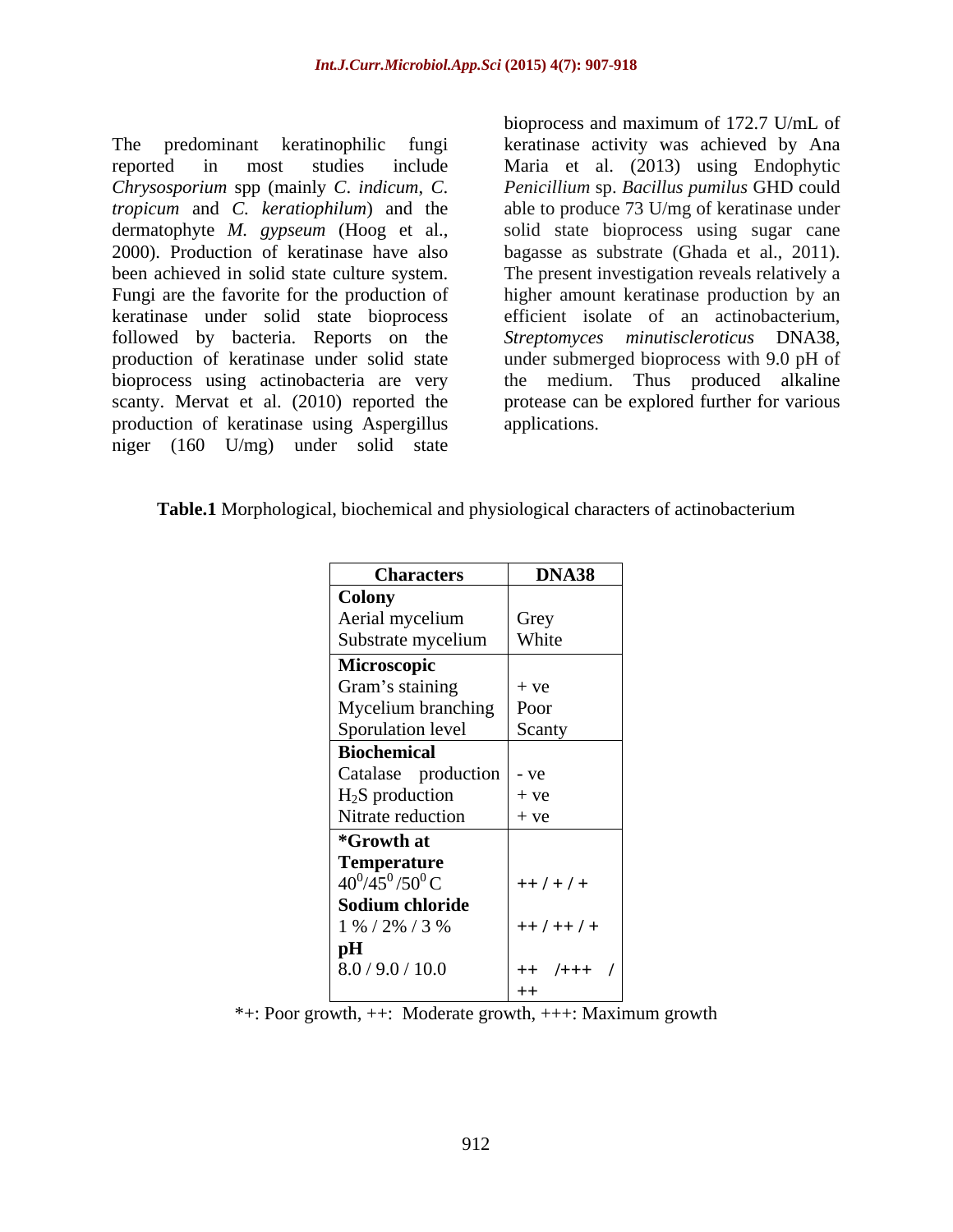**Figure.1** A representative plate showing colonies of actinobacteria on starch casein agar

**Rear View Front View**



**Figure.2** Zone of catalysis by actinobacteria on skimmed milk agar



**Figure.3** Keratinolytic zone by prominent isolates of actinobacteria on starch feather meal agar







**Rear View Front View**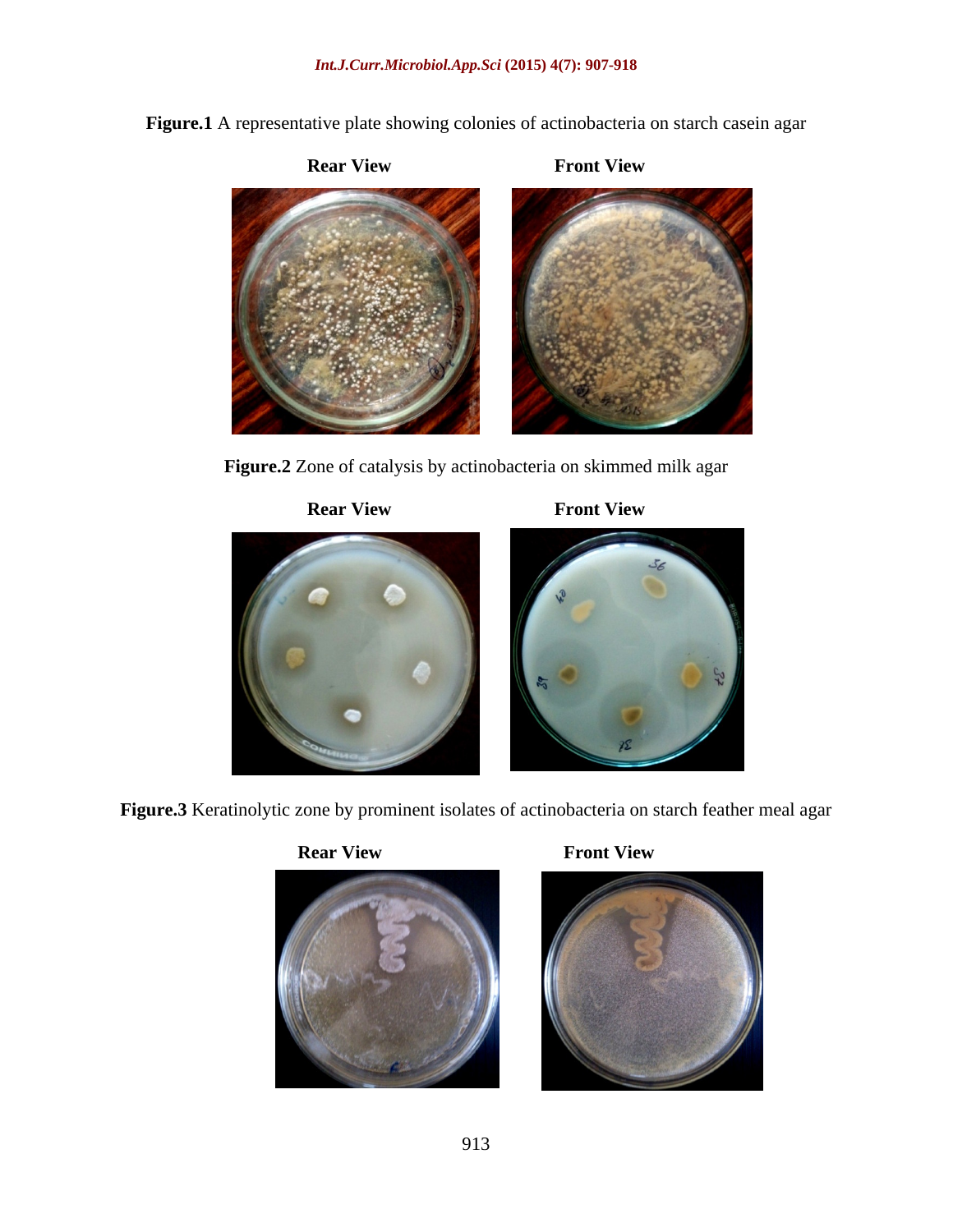**Figure.4** Phylogenetic tree indicating the systematic position of Streptomyces DNA38



 $\frac{1}{0.005}$ 

**Figure.5** Keratinase produced under submerged bioprocess using chicken feathers in starch and mineral brothby *Streptomyces minutiscleroticus* DNA38

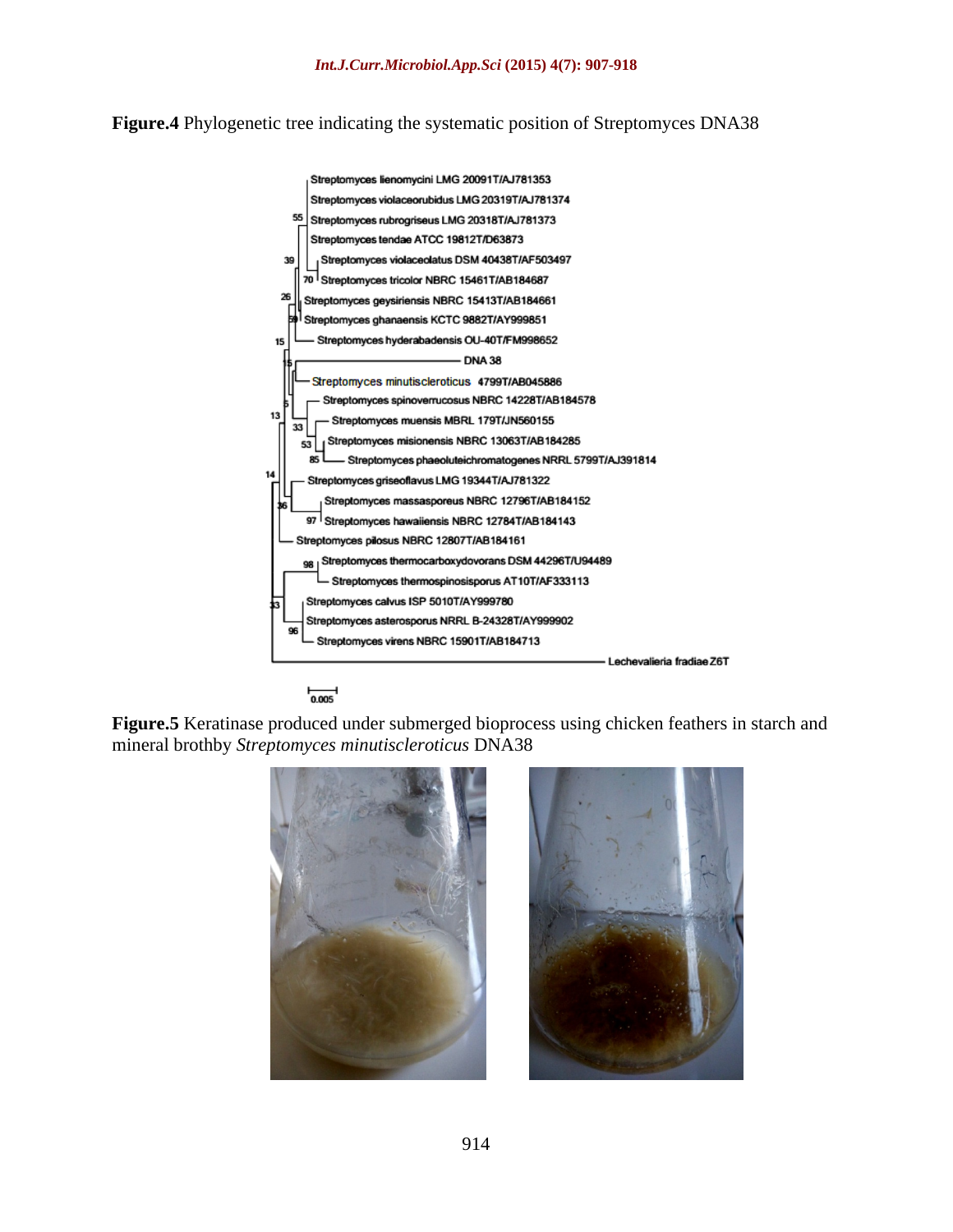**Figure.6** Keratinase produced under solid state bioprocess on chicken feathers with starch and mineral broth as moisture by *Streptomyces minutiscleroticus* DNA38



The regional soil samples surrounding the References poultry farms exhibited a rich occurrence of actinobacteria. Few colonies of Agate, A.D. and Bhat, J.V. 1967. Increase in actinobacteria obtained from the crowded plate showed protease activity on skimmed milk agar and one isolate could reveal maximum keratinolytic activity on starch Amann, R. and Ludwig, W. 2000. feather meal agar. The most efficient keratinolytic actinobacterium was acid probes for studies in microbial characterized as *Streptomyces minutiscleroticus* DNA38 based on Reviews. 24(5): 555–565. morphological characters, biochemical Ana Maria Mazotto, Rosalie Reed molecular charactterization by 16S rRNA analysis. Maximum of 122.1 IU and 34.9 IU bioprocesses respectively. Production of Article ID 523780, 7 pages. alkaline keratinase at pH 9.0 of the medium under submerged bioprocess at 40 °C is the Ana Maria Mazotto, Sonia Couri, Mônica, striking feature of the present investigation. Submerged bioprocess can be further explored for the enhanced production of alkaline keratinase aiming at various **and all intervalled** keratinases: Comparison of

## **References**

actinomycetal population of stored soils.

Curr. Sci. 36: 152-153.

- Amann, R. and Ludwig, Ribosomal RNA-targeted nucleic acid probes for studies in microbial ecology. FEMS Microbiology Reviews. 24(5): 555–565.
- properties, physiological features and Rodrigues Coelho, Sabrina Martins keratinase activity was achieved by Using Feather Meal and Whole *Streptomyces minutiscleroticus* DNA38 Feather as Substrate in a Submerged under submerged and solid state Fermentation. Enzyme Research. Lage Cedrola, et al., 2011.Keratinase Production by Three *Bacillus* spp. Article ID 523780, 7 pages. doi:10.4061/2011/523780.
- biotechnological applications. Submerged and solid-state C.T., Damaso and Alane Beatriz Vermelho. 2013. Degradation of feather waste by *Aspergillus niger* keratinases: Comparison of submerged and solid-state fermentation. International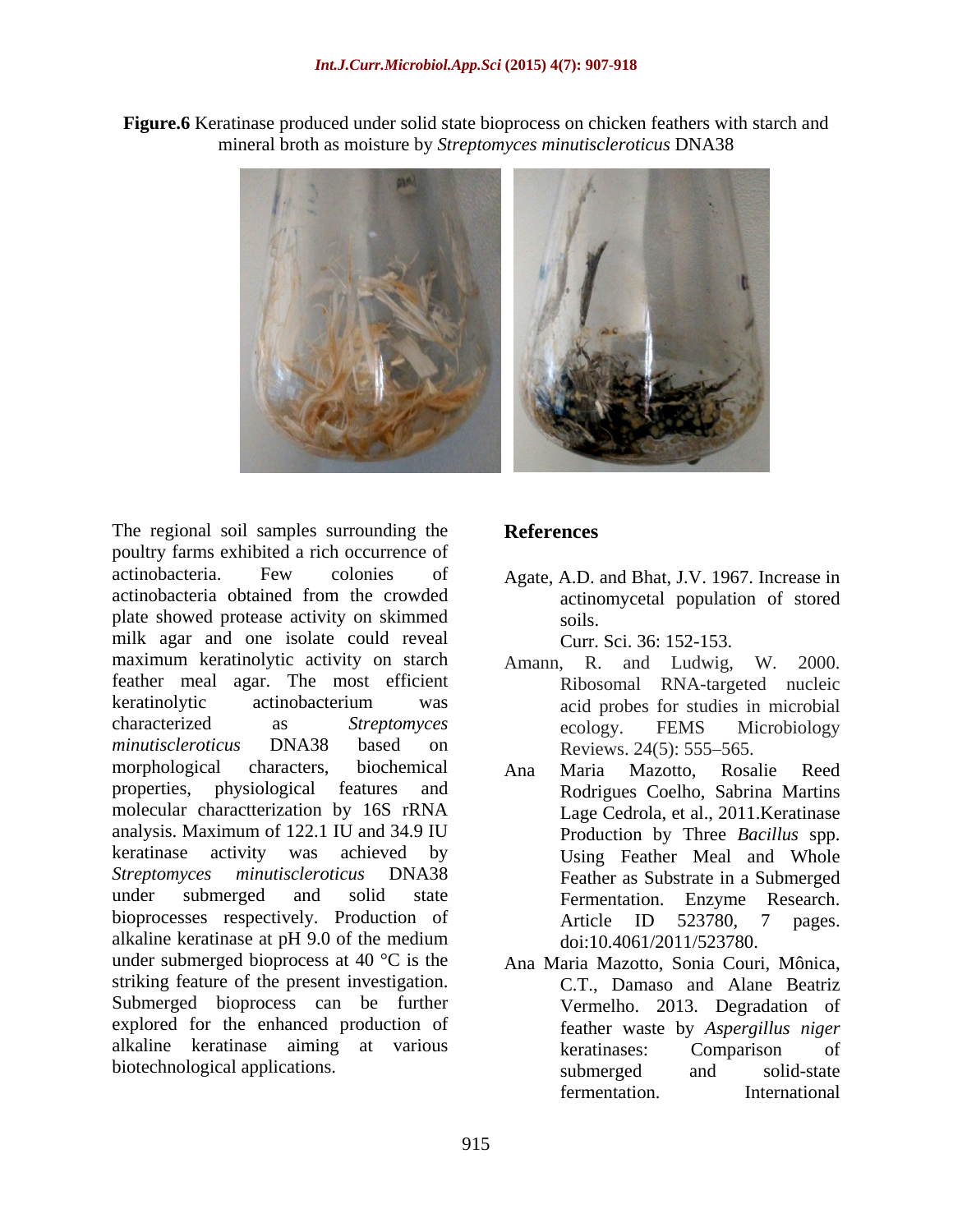Biodeterioration & Biodegradation.

- Anbu, P., Gopinath, S.C.B., Hilda, A., optimization of enzyme activity.
- Chahal, D.S. 1983. American Chemical
- Cheng, S.W., H.M. Hu, S.W. Shen, characterization of keratinase of a
- *Streptomyces gulbargensis*. Bioresour. Technol. 100:1868-1871. *Li-Jung Yin*, Jein-Hwa, Lee and Shann-
- El-Nakeeb, M.A. and Lechevalier, H.A. actinomycetes, Appl. Microbiol. 11:
- in solid-state fermentation using sugar cane bagasse: optimization of
- Hoog, G.S.*,* Guarro, J.*,* Gene, J.*and*Figueras, M.J.2000*.*Atlas of Clinical Fungi*,*

*Schimmelcultures.*

- 85: 189-195. Jeevana Lakshmi, P., Kumari Chitturi, M. Lakshmi Priya T. and Annadurai, G. 2005. Purification of keratinase from Keratinase Producing Bacillus sp. poultry farm isolate - *Scopulariopsis brevicaulis* and statistical Microbiology. Article ID 608321. and Lakshmi, V.V. 2013. Efficient Degradation of Feather by Keratinase Producing Bacillus sp. International Journal of Microbiology. Article ID 608321. doi:10.1155/2013/608321.
- Enzyme Microb. Technol., 36: 639- Kim, J.M., Lim, W.J. and Suh, H.J. 2001. 647. Feather-degrading *Bacillus* species Society Symposium. American *Biochemistry*. 37(3): 287-291. from poultry waste. *Process*
- Chemical Society. Washington DC. Laurent, F.J., Provost, F. and Boiron, P. 207: 421. **1999.** Rapid identifiation of H.Takagi, M. Asano, and Y.C. Tsai. 1995. Production and PCR. Journal of Clinical 1999. Rapid identifiation of clinically relevant Nocardia species to genus level by 16S rRNA gene PCR. Journal of Clinical Microbiology. 37(1): 99–102.
- feather- degrading Bacillus Lawrence, L.H. 1956. A method of isolating licheniformis PWD-1. Biosci. Biotechnol. Biochem. 59: 2239- soil with minimal contamination. 2243. Can. J. Bot. 34: 44-47. actinomycetes from potato tissue and
- Dastager, G.S., Chan, Lee J., Wen Jun, L., Lerch Konard and Ettlinger Leopold. 1972. Chang – Jin, K. and Dayanand, A. Purification and characterization of a 2009. Production, characterization tyrosinase from Streptomyces and application of keratinase from *glaucescens*. Eur. J. Biochem. 31: tyrosinase from *Streptomyces glaucescens.* Eur. J. Biochem. 31: 427-437.
	- 1963. Selective isolation of aerobic 75-77. Soc. Taiwan. 33(4): 377-390. Tzong, Jiang. 2006. Isolation of a Keratinase-Producing Bacterium and purification of its keratinase. J. Fish.
- Ghada, E.A., Awad & Mona A., Esawy & Madhusudhan, D.N., Mazhari, B.B.Z., Walla A., Salam & Bassem M., Salama & Amal F., Abdelkader & Production and Cytotoxicity of E Ahmed El-diwany. 2011. Keratinase xtracellular Insoluble and Droplets of production by Bacillus pumilus GHD Soluble Melanin by *Streptomyces*  Dastager, S.G. and Agsar D. 2014. Production and Cytotoxicity of E *lusitanus* DMZ-3. Bio. Med. Res. Int.
	- culture conditions using a Box- Mazhari Zainab, Bi Bi, Madhusudhan, D.N., Behnken experimental design. Ann. Raghavendra, H., Dayanand Agsar Microbiol. 61:663–672. The and Syed Dastager. 2014. 2nd edn*. pp. 769.* nanoparticles for rapid detection of *Utrecht:Centraalbureau voor* phenol constituents. Indian Journaland Syed Dastager. 2014. Development of bioconjugate from Streptomyces tyrosinase and gold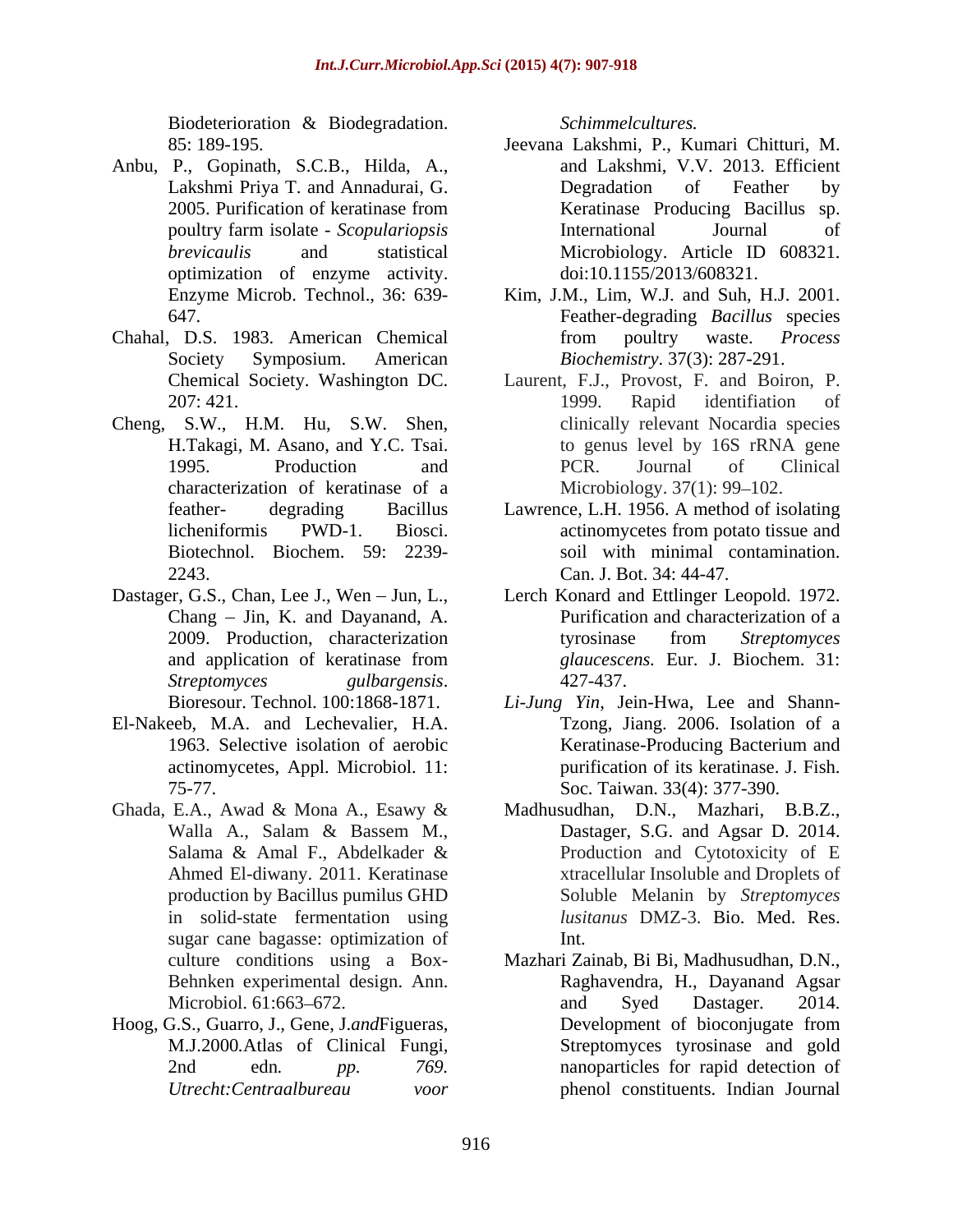- Mervat Morsy El-Gendy. 2010. Keratinase production by endophytic terminal domains and the predicted Penicillium spp. Morsy1 under solid- structure and function of the Cstate fermentation using rice straw. terminal domain soft type I and type Applied Biochemistry II chains. J. Structure Biol. 122: 67-Biotechnology. 162: 780–794. 75.
- 
- Moritz, J.S. and Latshaw, J.D. 2001. Indicator of nutritional value of 953.
- Muyzer, G., Hottentrager, S., Teske, A. and feather degrading keratinase from gradient gel electrophoresis of PCR-<br>amplified 16S rDNA a new communities. Molecular Microbial de Bruijn, Eds. Kluwer Academic r Fregeriannia Roles 24. Hartim intermediate filmeral intermediate filmeral and A.C. Hard -keratin behavior by endoption intermediate intermediate for the experimental of the state of the state of the state of the state o
- Onifade, A.A., Al-Sane N.A., Al-Musallam, applications of keratin degrading livestock feed resources. Bioresour.
- Papadopoulos, M.C., El-Boushy, A.R., characteristics of feather meal.
- 

of Experimental Biology. 24. chains: Substructure of the N-and C-75.

- Mona E. M. Mabrouk. 2008. Feather Pridham, T.G., Anderson, P., Foley, C., degradation by a new keratinolytic Lindenfelser, H.A., Hesseltine C.W. Streptomyces sp. MS-2. World J. and Benedict R.G. 1956/57. A Microbiol Biotechnol. 24: 2331 section of media for maintenance 2338. 2338. Lindenfelser, H.A., Hesseltine C.W. and Benedict R.G. 1956/57. A and taxonomic study of Streptomyces. Antibiotics Ann. 947- 953.
	- hydrolysed feathers.Poultry Sci, 80: Pushpalata, S.K. and Naik, G.R. 2010. 79-86. Production and characterization of Wawer, C. 1996. Denaturing Bacillus sp. JB 99. Indian Journal of feather degrading keratinase from Biotechnology. 9: 384-390.
	- amplified 16S rDNA a new Riffel Alessandro, and Brandelli Adriano. molecular approach to analyze the 2006. Keratinolytic bacteria isolated genetic diversity of mixed microbial from feather waste. Brazil J. from feather waste. Brazil J. Microbiol. 37: 395-9.
	- Ecology Manual. A.D.L. Ronald Atlas M. 1947. Handbook of Akkermans, J.D. van Elsas, and F.J. microbiological media, 4th Edition, CRC press, USA, 1862-1863.
	- Publishers, Dordrecht. Th Selvam, K., Vishnupriya, B. and Yamuna, Netherlands. pp. 1–23. M. 2013. Isolation and description of A.A. and Al-Zarban, S. 1998. Potentials for biotechnology Coastal Region. African Journal of keratinase producing marine actinobacteria from South Indian Biotechnology. 12(1): 19-26.
	- microorganisms and their enzymes Shih, J.C.H. 1993. Recent development in for nutritional improvements of poultry waste and feather utilization feathers and other keratins as a review. Poultry Science. 72: 1617 1620.
	- Technol. 66: 1-11. Shilpa Ashok Jani, Raval Heta, Harnisha Roodbeen, A.E. and Katelaar, E.H. and Seema Pal. 2015. Production and 1986. Effects of processing time and characterization of keratinolytic moisture content on the amino acid protease from Streptomyces sp. Int. composition and nitrogen J. Curr. Microbiol. App. Sci. 4(5): Patel, Drashti Darji, Ankit Rathod characterization of keratinolytic protease from Streptomyces sp. Int. 962-975.
	- Anim. Feed Sci. Technol. 14: 279- Shirling, E.B. and Gottlieb, D. 1976. 290. Retrospective evaluation of Retrospective evaluation of International Streptomyces Project